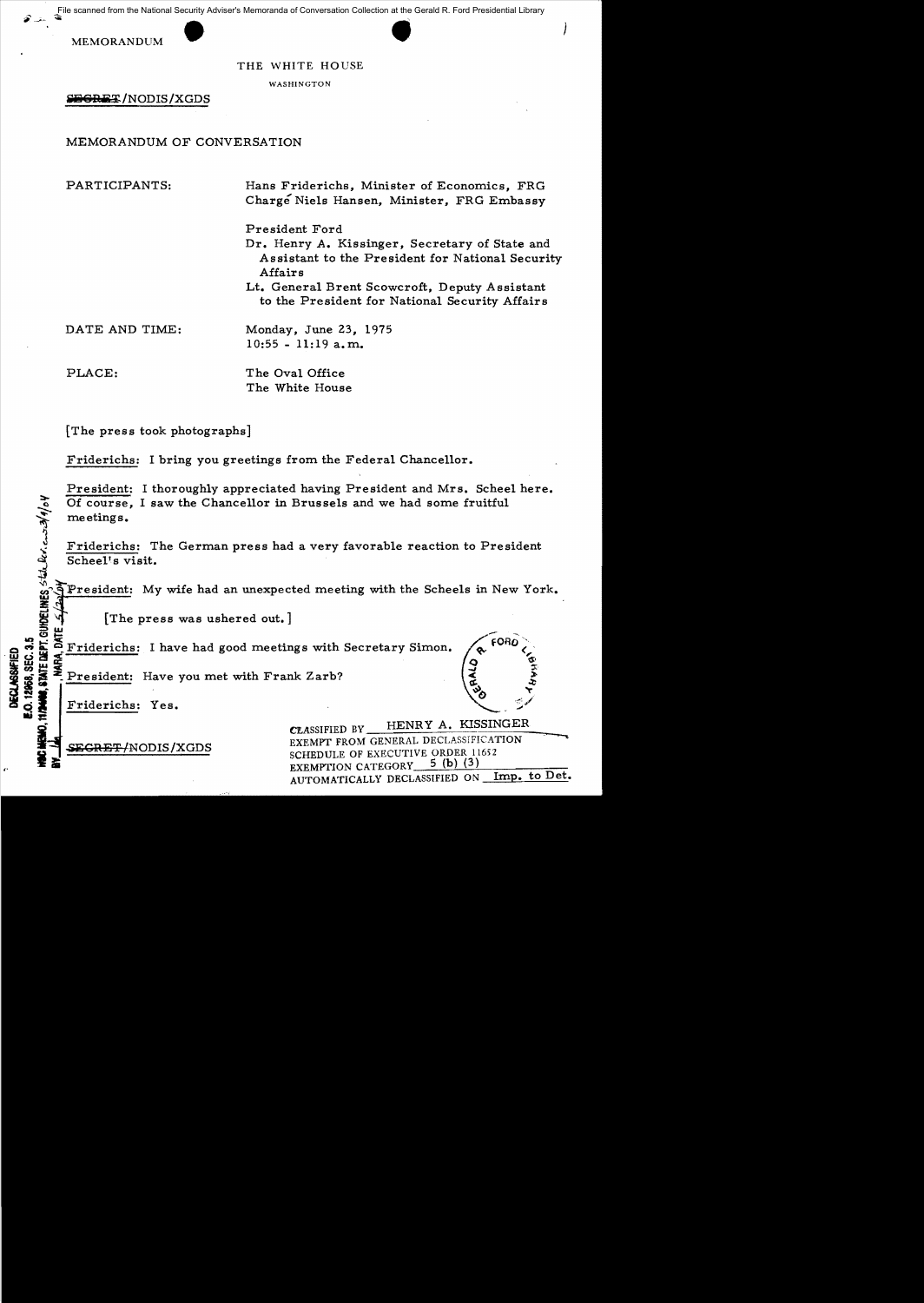## **BCREE/NODIS/XGDS**\$:,,' zero, kan all zero, ' zero, ' z. z. z. z.

**.** 

President: We are trying very hard to get Congress to cooperate on energy conservation. I will take action myself, and also push exploration and development of alternative sources. I will keep the pressure on Congress. They just don't seem to be able to move.

Friderichs: In my talk with Secretary Simon and Arthur Burns we covered the economic picture of the world as a whole but also had a candid discussion of raw materials and'the new economic order.

President: I hope we can make progress on the consumer-producers meeting on oil. We are willing to consider other commodities, but to. put them into the pot we think would be a mistake.

Friderichs: We are very much in agreement on this approach. I talked with Secretary Simon about it. You and we are primary users of raw materials and should have primary weight in the discussions. I agree that some of the proposals would have serious impact on us.

President: Some of the ideas are so far from our economic interest that I don't think we can tie ourselves down. I think we are making headway, though, and to tie ourselves down to more of these agreements would be a mistake, I think.

Friderichs: We must try to harmonize our economic needs with our foreign policy, and the best way is on a case-by-case basis, but if one wishes to go along with Third World ideas, it would be a transfer of resources which would be a deadly' blow tothe'deve10ped countries.

President: We have had some good news, Our inflation rate is down to 4-5%, half that of a year ago. If we don't get too concerned about unemployment we can make it. To react too soon would risk the gains we are making.

Friderichs: I discussed this at length with Simon and Burns and our situations are parallel. We also have high unemployment and inflation. We can't move too fast without generating a damaging inflation.

President: I work closely with Arthur Burns though he is autonomous. This is fortunate -- that we are not working in opposition. If we can be firm and not lose our cool, we will be  $\circ$ .k. The other good news is in retail sales, housing, etc. The big problem is non-responsiveness in the auto industry. Economists don't have the answer to this. Surveys retail sales, housing, etc. The big problem is non-responsiveness in<br>the auto industry. Economists don't have the answer to this. Surveys<br>show that consumer confidence is improving.



 $\int_0^\infty$   $\int_{\mathbb{D}}$ 

,~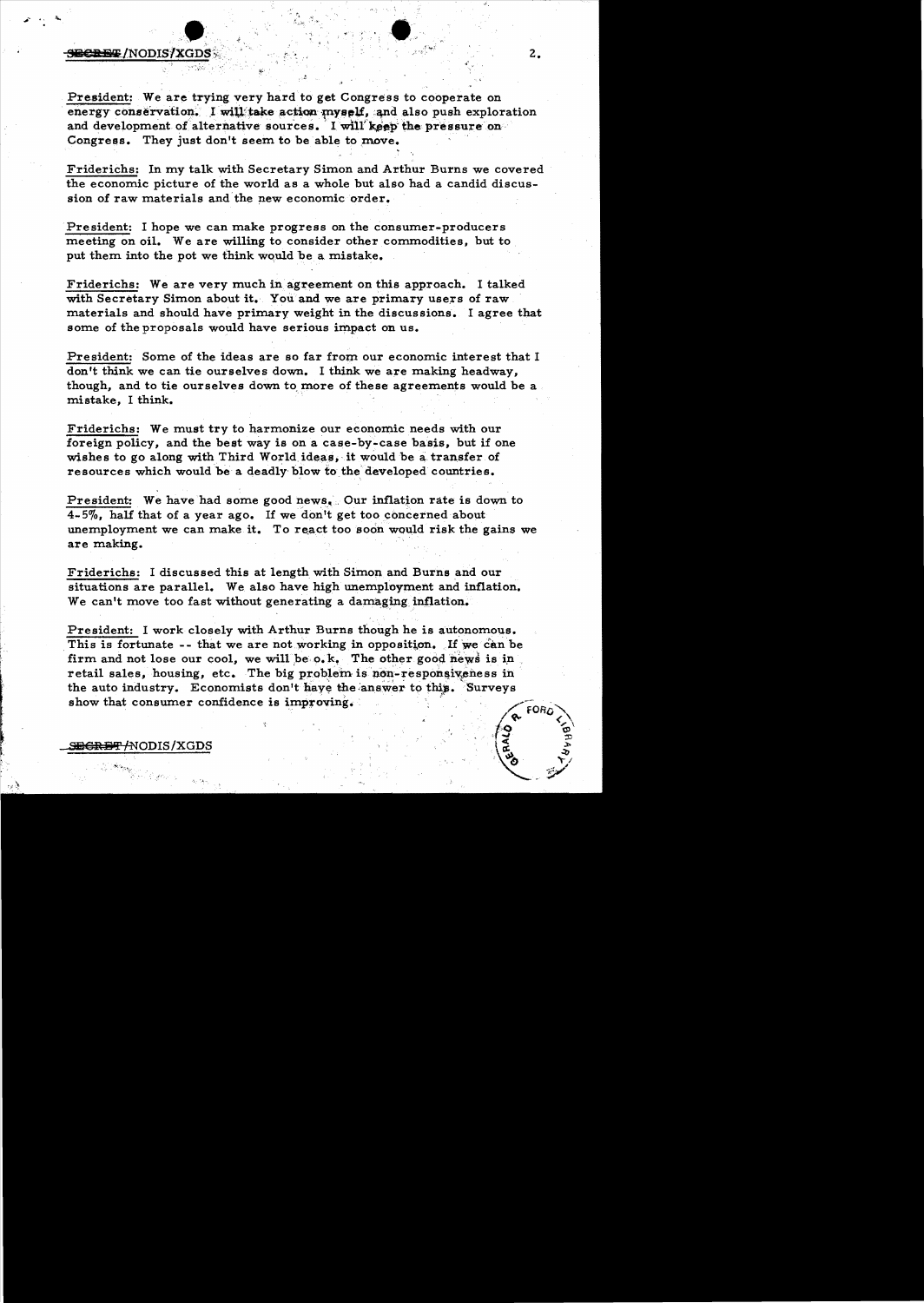# 813C:aE'i' /NODIS /XGDS • • 3.

Friderichs: I must be frank, I was surprised about how strong your economic picture is. I didn't know things were turning so quickly. We are three to six months behind. If we two countries can move together we can move the world economy out of the doldrums. We are moving sideways, but I expect it to go up before the end of the year.

President: I am disappointed about the situation in Great Britain, and not everything in France is healthy, but if we can work together we can provide the leadership to bring the others along.

Friderichs: I completely agree. It will largely depend on our two economies. I see the French picture a little more positively~ Giscard and Fourcade have done some things and they have a good grip on inflation. We disagree on some things like the snake. We see positive signs in Italy but in Great Britain, I have no idea.

President: Turning to politics, to have done so well economically in Italy and have it so undermined by the elections.... We have to watch the situation carefully.

Friderichs: I agree fully. This is a disturbing problem and we must watch the Mediterranean area more closely than before -- also Portugal and Greece. The political situation in Italy is not yet firmed up, but I do see some political improvement in Italy when one considers the past war between the labor unions and government which is now over.

President: Please assure the Chancellor that we will work together, not only in the past areas, but in energy, raw materials, and all the other areas that are so important to us both.

Friderichs: I am happy to convey this to President Scheel and the Chancellor. My Government requests that if anything is to be done with respect to Egypt, please let us know. The situation is explosive economically.

President: We have not yet resolved anything and not yet made a final decision. We will be in contact. I am an optimist but not too optimistic now.



**SECRET/NODIS/XGDS**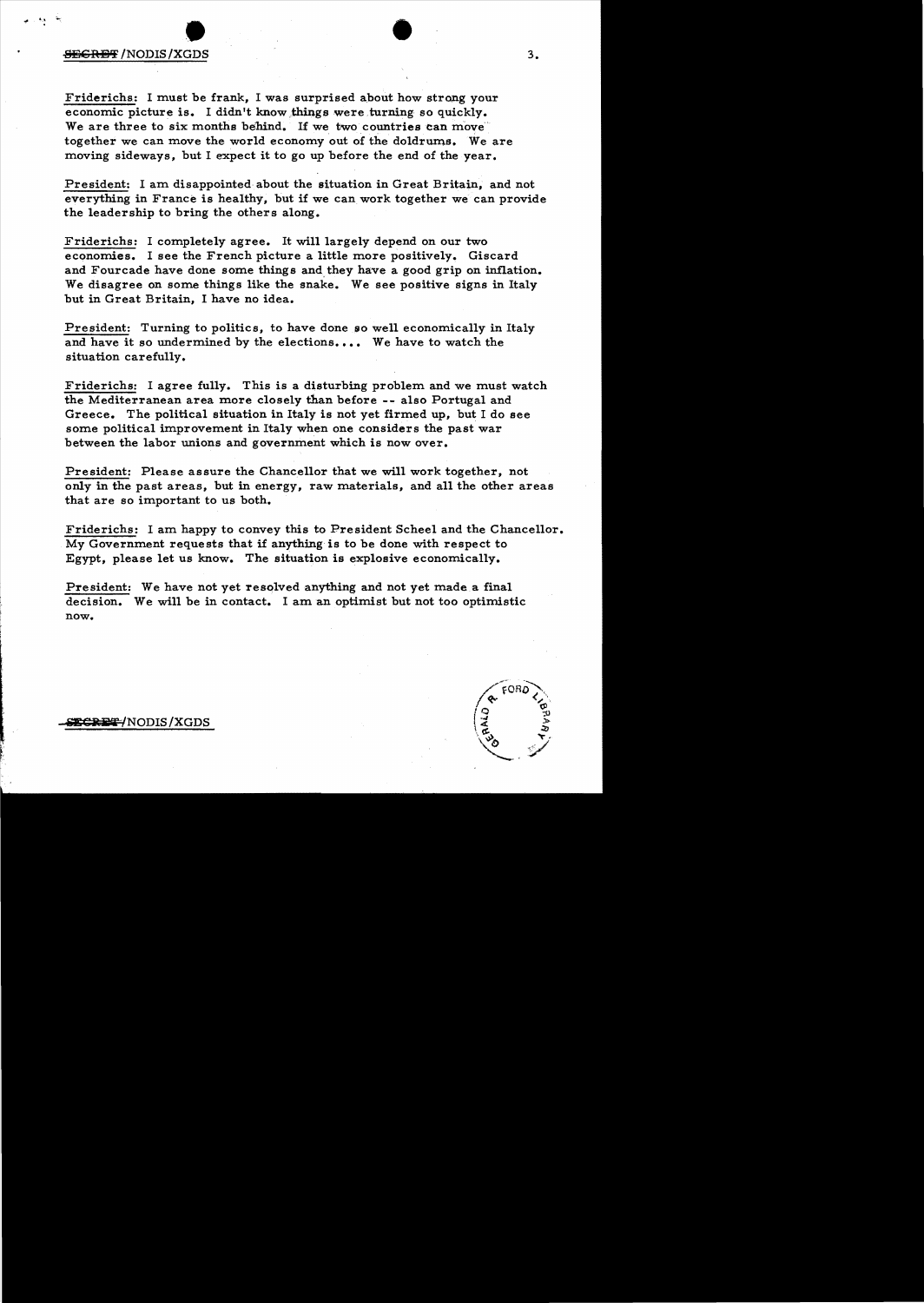**MEMORANDUM** 

 $\frac{1}{2}$  .

Scauroft file

#### THE WHITE HOUSE

WASHINGTON

SEGRET/NODIS/XGDS

### MEMORANDUM OF CONVERSATION

PARTICIPANTS: Hans Friderichs, Minister of Economics, FRG

Dr. Henry A. Kissinger, Secretary of State and Assistant to the President for National Security Affairs

Lt. Gene ral Brent Scowcroft, Deputy As sistant to the President for National Security Affairs

DATE AND TIME: Monday, June 23, 1975  $11:18 - 11:33$  a.m.

PLACE: Secretary Kissinger's Office The White House

Kissinger: I am, unfortunately, on my way to Atlanta. I apologize for Friday. The Syrians always take longer than they are scheduled for.

Friderichs: [Speaking German] I had good talks with Simon and Burns. I also had talks in New York.... We talked at length about the raw materials situation.

Kissinger: My basic view is if we are trying to prevent cartels, my strategy is best. If we force these countries together, we will get cartels on political instead of economic grounds. I noticed the Algerian minister commented favorably on my speech. I think we should have the discussions as concrete as possible to avoid the ideological aspects.

Friderichs: I believe there is more hope of working with Iran and others in this area.

[There was a discussion of soccer. ]

Kissinger: I keep hearing Germany is preparing a new raw materials policy. Could we see it?

#### SECRET/NODIS/XGDS

# **DECLASSIFIED**

E.O. 12958, SEC. 3.5 NSC MEMO, 11/2408, STATE DEPT. GUIDELINES State levies 3/9/ou  $BY$   $Q$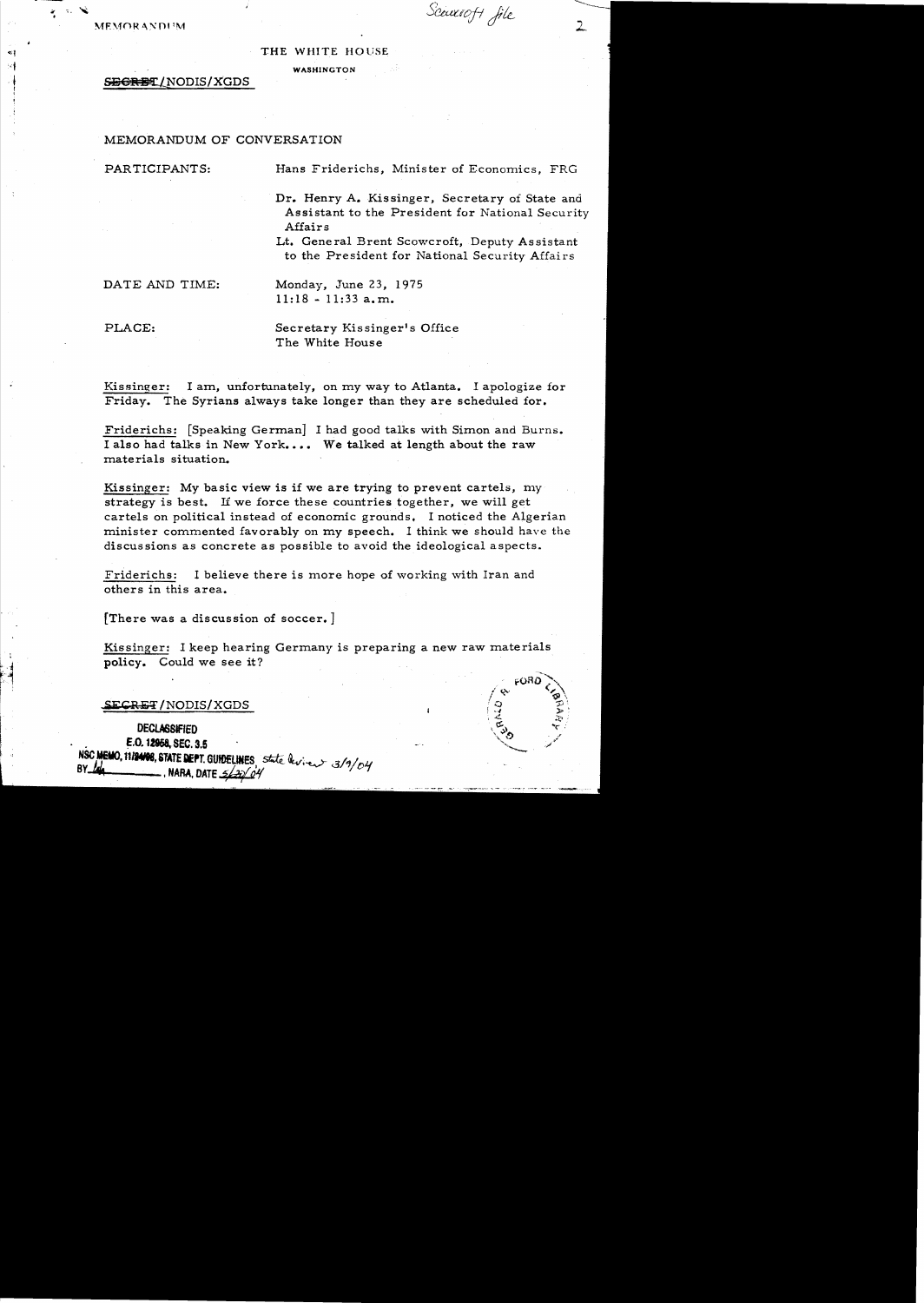### **BEGRET** / NODIS/XGDS 2

### Fri derichs: Yes.

Kissinger: That would be very helpful. We also are looking into it and I suspect our views are parallel.

Friderichs: If raw material prices were increased, about half of the increase would go to the industrial countries. We cannot tell where raw materials come from. Less than 7% come from the developing countries.

Kissinger: What would you think about stabilization by way of income?

Friderichs: There are several possibilities there. We could aggregate raw materials as aid goes down where raw materials go up. The main idea is to get at the balance of payments problem -- using IMF gold. The French disagree.

Kissinger: This is an area where I understand the problem but not the solution.

Friderichs: I will send you a letter describing our position.

Kissinger: On energy, we are in substantial agreement. We have to set a floor price. Our people think around \$7.00 to \$7. 50.

Friderichs: Our people are thinking lower. but I don't think that is important. It won't fall that far. I talked to the oil companies in New York. They think it will go up  $10\%$  in the fall.

Kissinger: I think they are participating but we are reluctant to move against them.

Friderichs: I don't see the company effect on the U. S. market. Ours is structured very differently.

Kissinger: I am looking into it. The Congress is also.

#### **EGRET/NODIS/XGDS**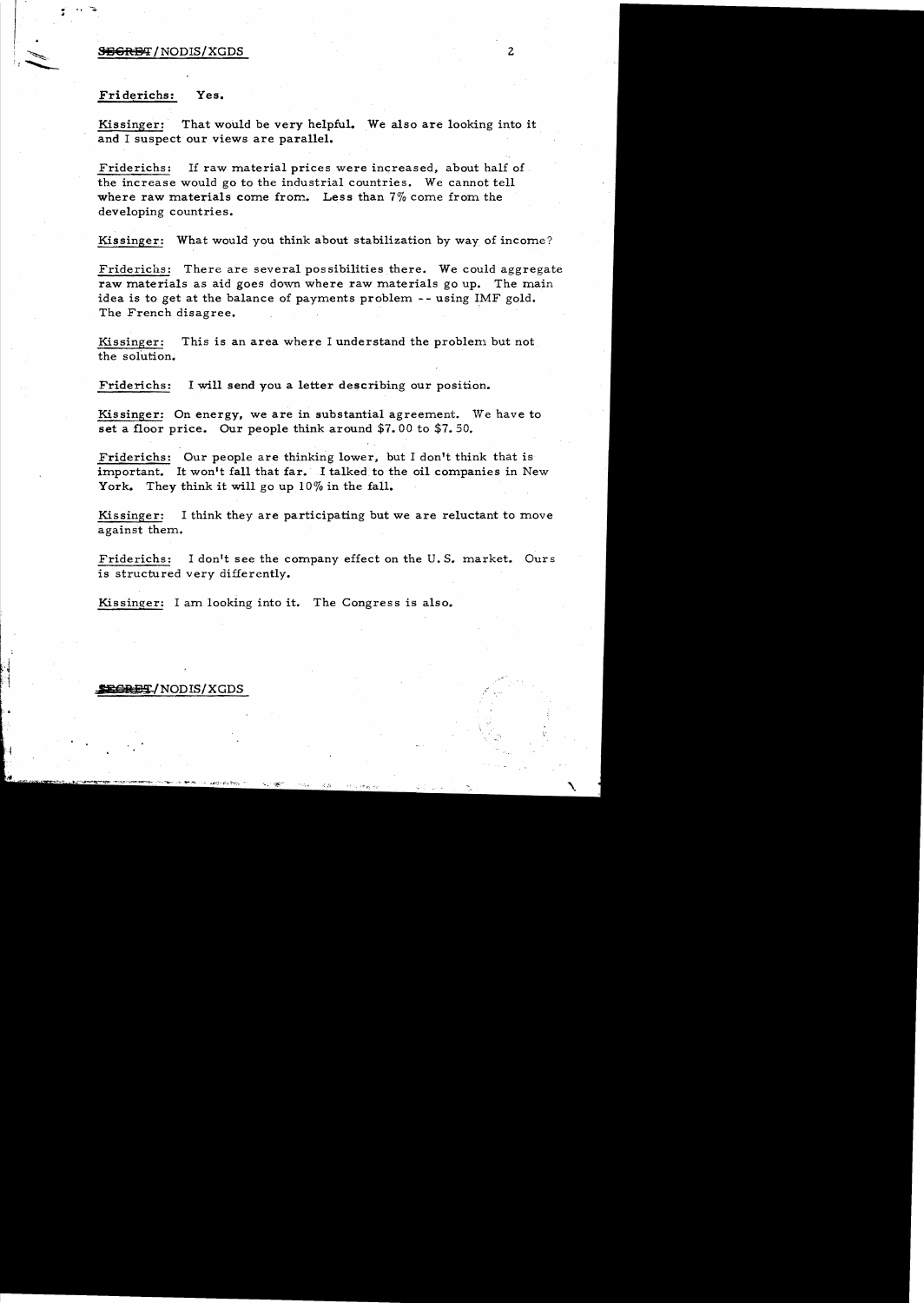M/Econ Min Fredricks/Charge Hansen?  $10155$  am - 11:1923 forme ?5 livan F. Bury you quoting from Full Comment P. Thomas Equera basing Pe una Scholchaue Operand som moneth in knowledgement but pour partiti with a A Group peros had my fammer expetite & Schol hart P 2 model energetel not of 15 schels in Plus out About houd pour units in Simon  $F$  /e/ Picturing mund topet complexation enough comme donnel take a time ingraff and atre just experience et pourre. Iniv F de Mint al finant komme un carrelat espa pitre q civil de vérde brit obs a combil droit of ver untirely & un **Aj** emender. P Ilsye un can mes pren c p unte en vil. To post ten notre pot une taid mals ha A les cary and in agreement on this are 2 bitterd W/ forsion. You + use ou permany uses I un mothing & should be from any any in choice Sayall pane f c proposalo cont NSC MEMO, 1112408, STATE DEPT. GUIDELINES, Station Curieux 3/9/04 BY  $M$  MARA, DATE  $\leq$   $29$ / OH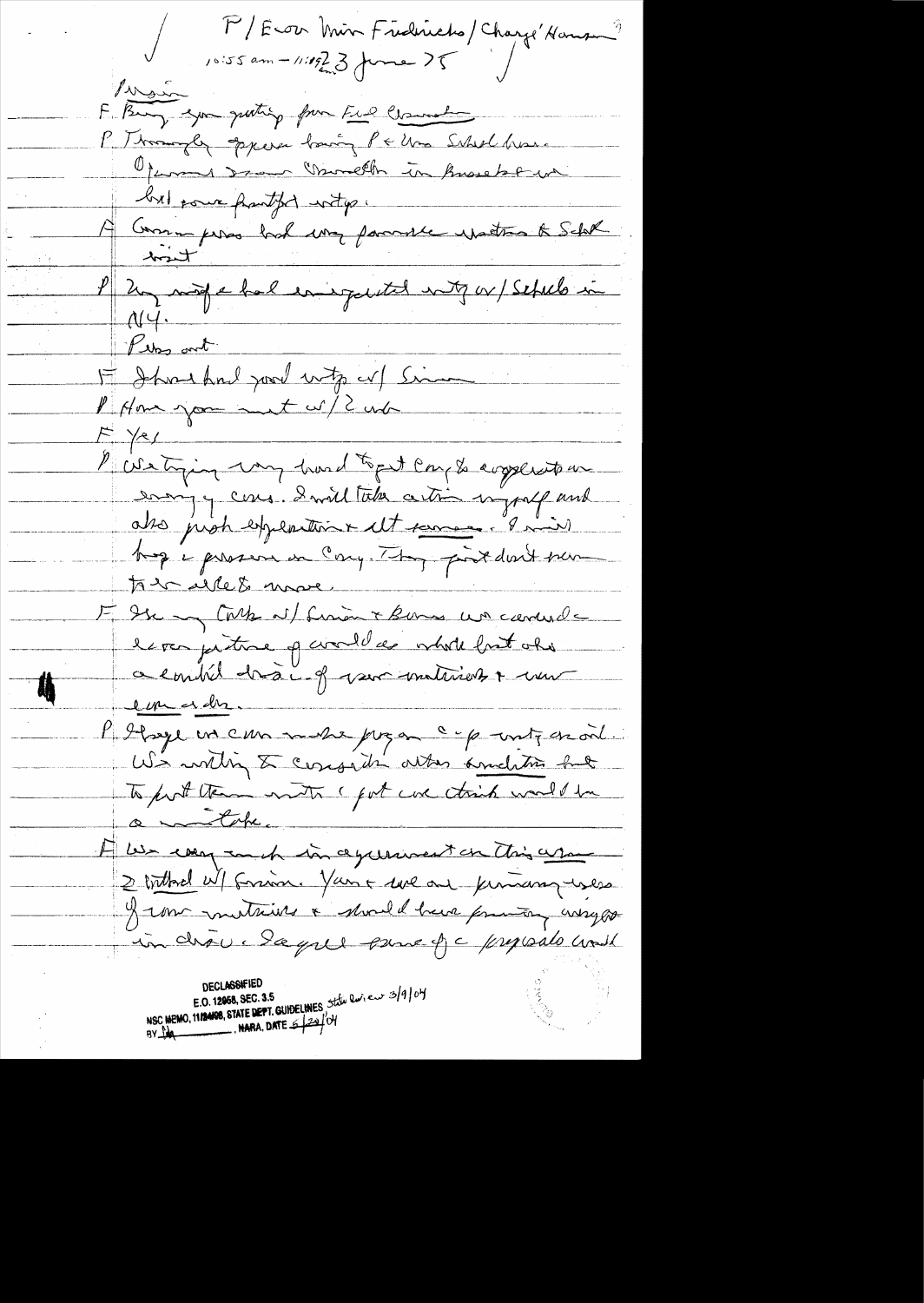hard suivi ingenit au m. "Some of cadre da so per fun our en mina that I don't think un connect and chief drawn. I think we are unding heading Park & til emselvedom & small Aral applements und ha motate, 5 Unich-Florenthy & having an lion week w/ FP, & hot may in a can by ene too is but I any when to go along w 3 w world with it under la transfes of recourses which would be decally blow.<br>To elhyed embios, To llyped continues. We have had some good means. On inflation when 4-5%, It that of year ago. A are don't get to concerned about immystryment en can med it. To noct to some work note a paris and one mating. F I drywood this et hay the w/S+B & and the aux fundelles ise ado base hopte mangelyers \* suplation (or count montgo feat caps percenting dame juillaite l'1 1 is patricula - that we with waking in opportunity of wine on to find a with look control whether If, Other park home - estail sales, bonaring, etc. Big from non-respective mother tradenty. E'iam is don't have one and it this Inverge strong consumer care-is myring. F Durot la frank, leurs sugared Mont har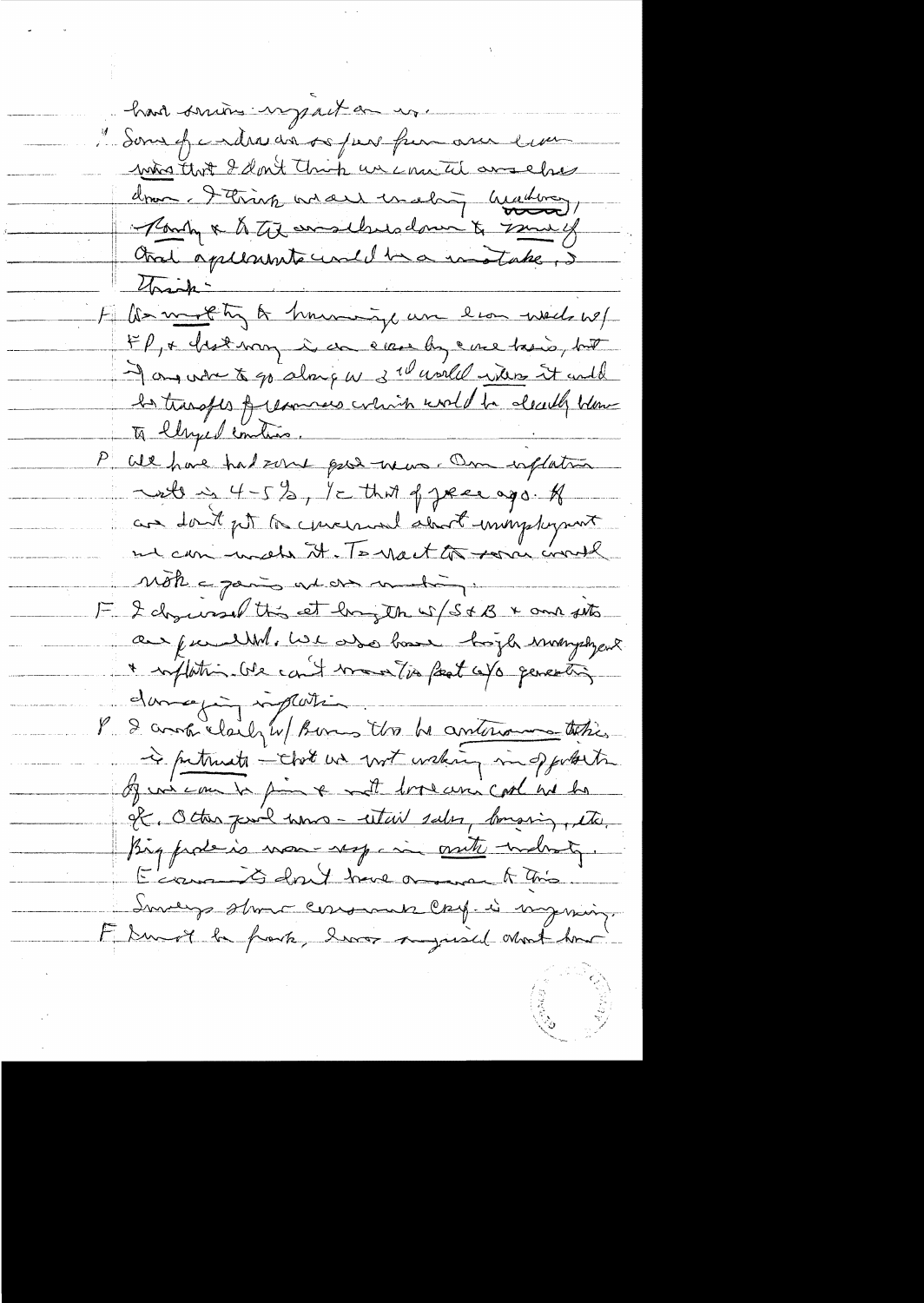strong pour eur prition is Diedit bour things where twing to purishly. We 5-6 me habit Have I committee can monthlas un com mon world living and of dathment will mang sideways, bind depart eight porphysic P Drogonte out est in GB + wit in this in Frais lonathy but if no come worth type the un can provide lauchslip to high contra sobreg. F I completely eyes. It wish lingets depends mass 2 in mois. I use Fre pretion a bitte back psentially, Garcial x \_ have done musthing & thay have a good girl on inform . We hagen on some things like a short . We see farther siges in Italy but in 6 b, 5 have no elen P Thing a fol, & has done so well can in Ito & hun it to undermined by a detroit ... un band & worth a fit carpelly E dager fully. This distributing port & me mont Gratis Bridance come Cesily than lopse about at a Gunce. Pol sit in story not get funid up, but I de son pl ingravent in bluty where are for minutes part ceval fat lava manigo questa hidre mon Chran Marine agence Chancella un will work together most and in jour avec long sie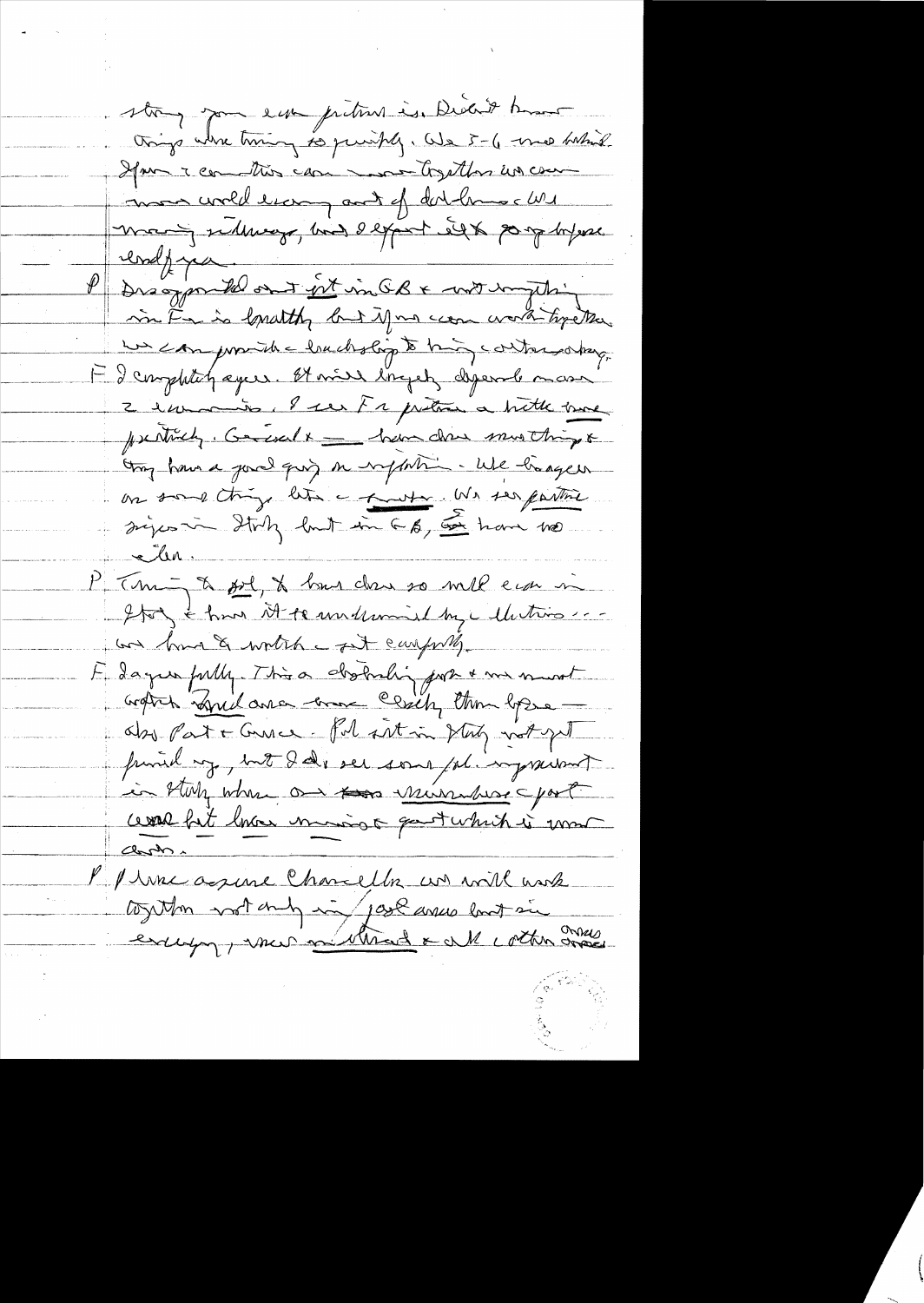to important to no porth. F I hope & union this & Saked & Changella.<br>Lun Groot sympto to any thing to be dessed<br>We republike examendly<br>in the symptomic examendly<br>in the symptomic example in and the since what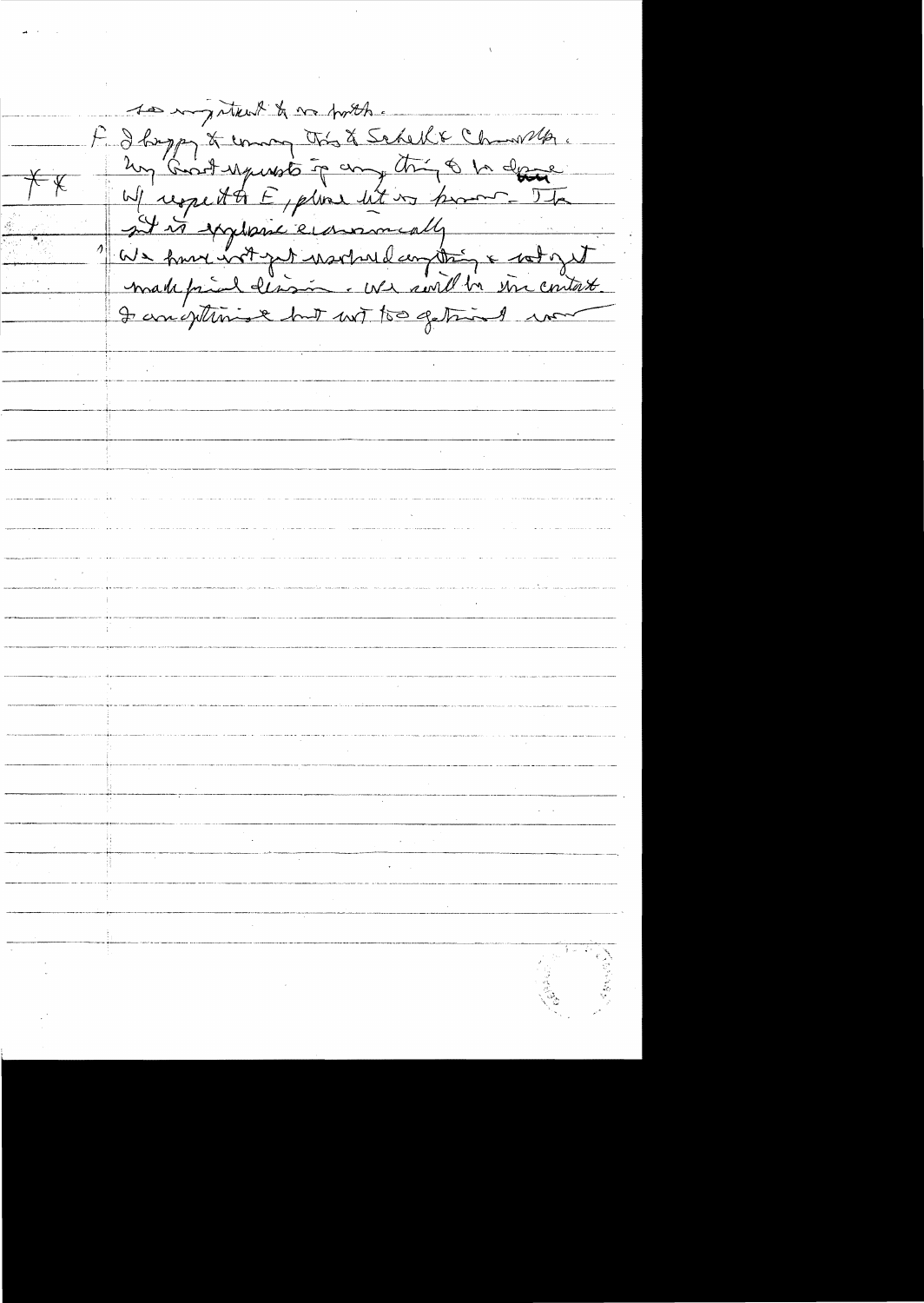199 K/Findmirhs 23 June 75 11:18-11:33 1.17 K. Importantique my avery t cettente. Popologie fer Feiley-Syries chap take began tour (Epseting ) had take in NY. ... vel Calped of longth K long lassie moint is if we liggift to prevent cautele, my stactory is both of me fake throe untire Coyethon we will get carteles uppel wet care permits. I votrire alguna mapter commental personty on my spirit - I think we should have dearing ces invaste as possible traverable tradequal apits. F I falmine Chan is my lape of working a / Treem + others in this grace ? Redignation de former  $F = \frac{1}{2}$ K that model for my happy week an looking of the it + & surprison verso and perutine. F of cour finations price was procured about We chantate where conservations even for. hust am > 92 court from 42c K Coffet would gone think about statute, in by any Jennes F Snowe probables them Weinday quyat who was prof to the discover distance when rue matinal go up - Marie Who is to get NSC MEMO, 11/24/08, STATE DEPT. GUIDELINES, State Rev. en 3/9/04  $BY$   $\psi$